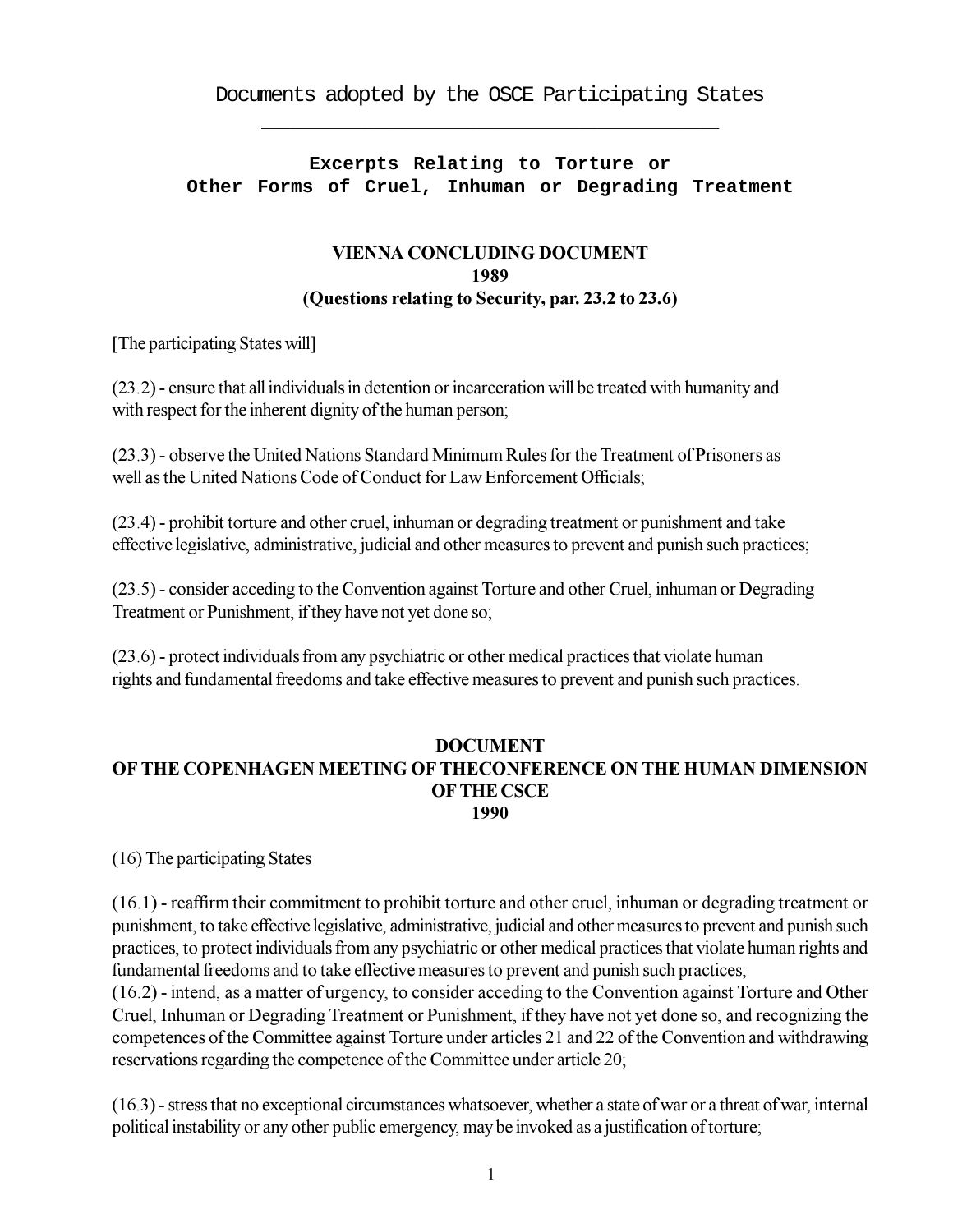(16.4) - will ensure that education and information regarding the prohibition against torture are fully included in the training of law enforcement personnel, civil or military, medical personnel, public officials and other persons who may be involved in the custody, interrogation or treatment of any individual subjected to any form of arrest, detention or imprisonment;

(16.5) - will keep under systematic review interrogation rules, instructions, methods and practices as well as arrangements for the custody and treatment of persons subjected to any form of arrest, detention or imprisonment in any territory under their jurisdiction, with a view to preventing any cases of torture;

(16.6) - will take up with priority for consideration and for appropriate action, in accordance with the agreed measures and procedures for the effective implementation of the commitments relating to the human dimension of the CSCE, any cases of torture and other inhuman or degrading treatment or punishment made known to them through official channels or coming from any other reliable source of information;

(16.7) - will act upon the understanding that preserving and guaranteeing the life and security of any individual subjected to any form of torture and other inhuman or degrading treatment or punishment will be the sole criterion in determining the urgency and priorities to be accorded in taking appropriate remedial action; and, therefore, the consideration of any cases of torture and other inhuman or degrading treatment or punishment within the framework of any other international body or mechanism may not be invoked as a reason for refraining from consideration and appropriate action in accordance with the agreed measures and procedures for the effective implementation of the commitments relating to the human dimension of the CSCE.

#### DOCUMENTOF THE MOSCOW MEETING OF THE CONFERENCE ON THE HUMAN DIMENSION OF THE CSCE 1991

(23.1) The participating States will ensure that

# $[\ldots]$

(ix) a detailed person or his counsel will have the right to make a request or complaint regarding his treatment, in particular when torture or other cruel, inhuman or degrading treatment has been applied, to the authorities responsible for the administration of the place of detention and to higher authorities, and when necessary, to appropriate authorities vested with reviewing or remedial power;

(x) such request or complaint will be promptly dealt with and replied to without undue delay; if the request or complaint is rejected or in case of inordinate delay, the complainant will be entitled to bring it before a judicial or other authority; neither the detained or imprisoned person nor any complainant will suffer prejudice for making a request or complaint;

(xi) anyone who has been the victim of an unlawful arrest or detention will have a legally enforceable right to seek compensation.

(23.2) The participating States will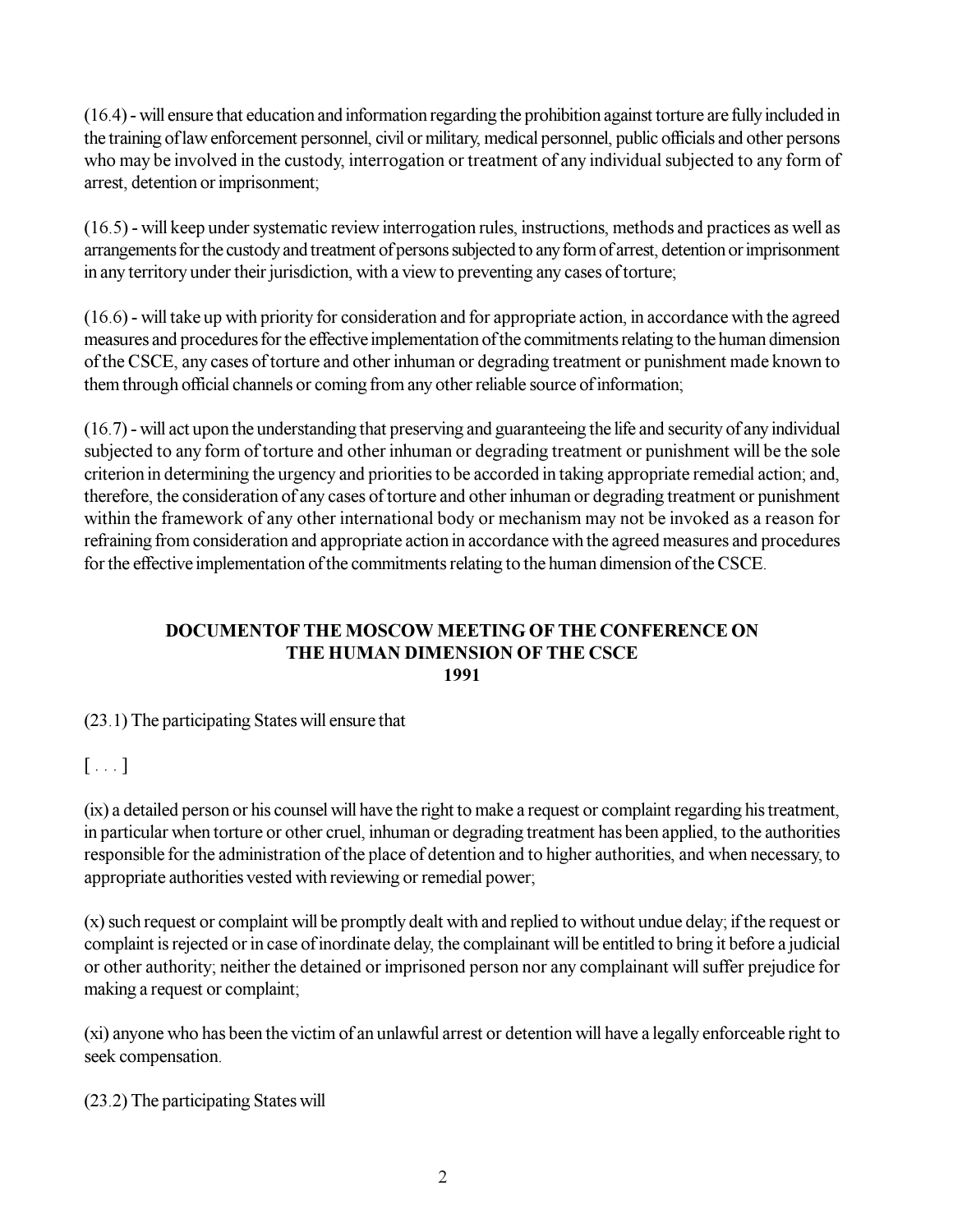(i) endeavour to take measures, as necessary, to improve the conditions of individuals in detention or imprisonment;

(ii) pay particular attention to the question of alternatives to imprisonment.

## BUDAPEST DOCUMENT 1994 TOWARDS A GENUINE PARTNERSHIP IN A NEW ERA ( Chapter VIII, par. 20)

20. The participating States strongly condemn all forms of torture as one of the most flagrant violations of human rights and human dignity. They commit themselves to strive for its elimination. They recognize the importance in this respect of international norms as laid down in international treaties on human rights, in particular the United Nations Convention against Torture and other Cruel, Inhuman or Degrading Treatment or Punishment and the European Convention for the Prevention of Torture and Inhuman or Degrading Treatment or Punishment. They also recognize the importance of national legislation aimed at eradicating torture. They commit themselves to inquire into all alleged cases of torture and to prosecute offenders. They also commit themselves to include in their educational and training programmes for law enforcement and police forces specific provisions with a view to eradicating torture. They consider that an exchange of information on this problem is an essential prerequisite. The participating States should have the possibility to obtain such information. The CSCE should in this context also draw on the experience of the Special Rapporteur on Torture and other Cruelly Inhuman or Degrading Treatment or Punishment established by the Commission on Human Rights of the United Nations and make use of information provided by NGOs.

## CHARTER FOR EUROPEAN SECURITY Istanbul 1999

AWe are committed to eradicating torture and cruel, inhumane or degrading treatment or punishment throughout the OSCE area. To this end, we will promote legislation to provide procedural and substantive safeguards and remedies to combat these practices. We will assist victims and co-operate with relevant international organizations and non-governmental organizations, as appropriate."

> **Excerpts Relating to International Humanitarian Law**

\_\_\_\_\_\_\_\_\_\_\_\_\_\_\_\_\_\_\_\_\_\_\_\_\_\_\_\_\_\_\_\_\_\_\_\_\_\_\_\_\_\_\_\_\_\_\_\_\_

## INTERNATIONAL HUMANITARIAN LAW HELSINKI 1992

(Decisions, chapter VI, par. 47 to 52)

The participating States

- (47) Recall that international humanitarian law is based upon the inherent dignity of the human person;
- (48) Will in all circumstances respect and ensure respect for international humanitarian law including the protection of the civilian population;
- (49) Recall that those who violate international humanitarian law are held personally accountable;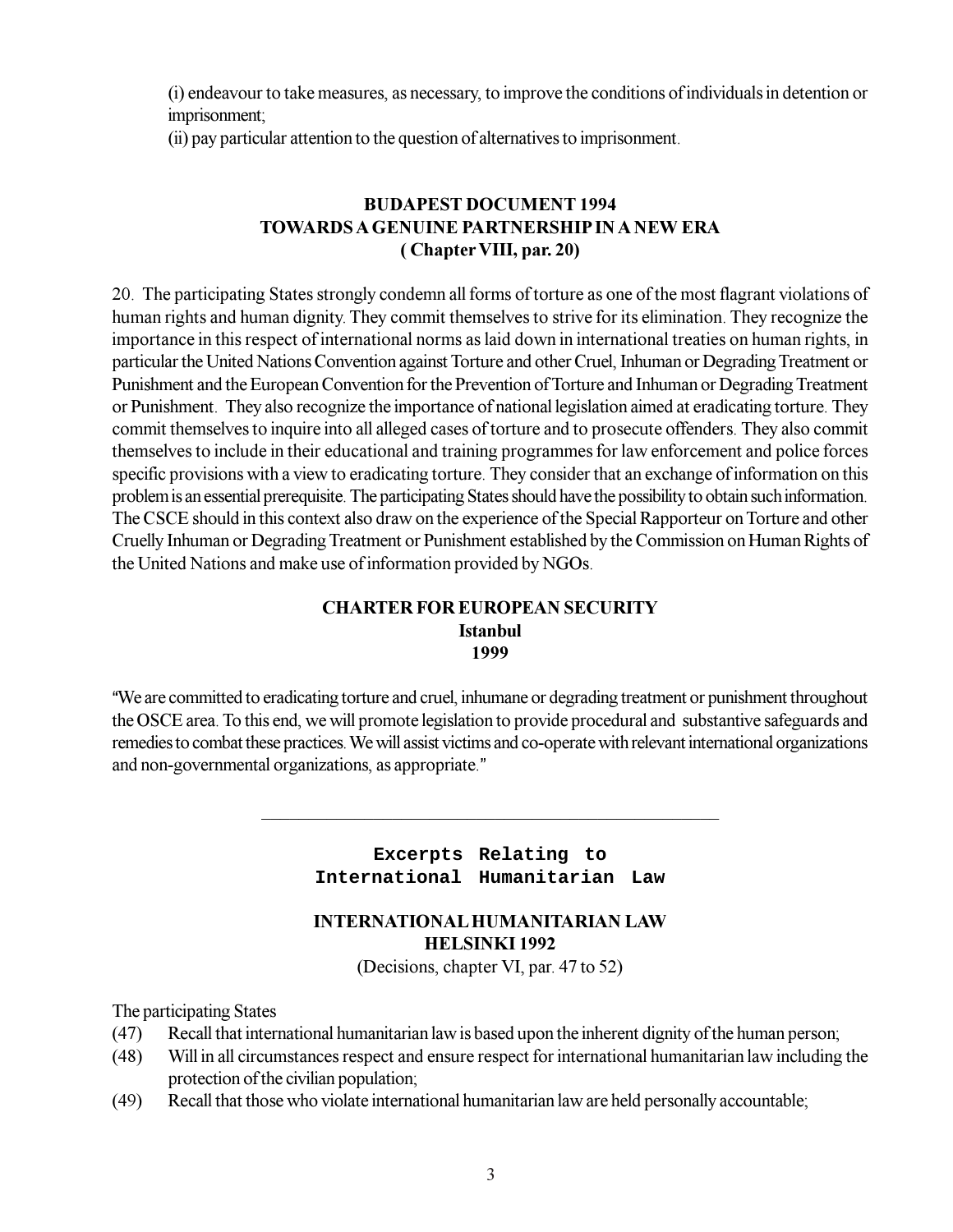- (50) Acknowledge the essential role of the International Committee of the Red Cross in promoting the implementation and development of international humanitarian law, including the Geneva Conventions and their relevant Protocols;
- (51) Reaffirm their commitment to extend full support to the International Committee of the Red Cross, as well as to the Red Cross and Red Crescent Societies, and to the United Nations organizations, particularly in times of armed conflict, respect their protective emblems, prevent the misuse of these emblems and, as appropriate, exert all efforts to ensure access to the areas concerned;
- (52) Commit themselves to fulfilling their obligation to teach and disseminate information about their obligations under international humanitarian law.

## BUDAPEST DOCUMENT 1994 TOWARDS A GENUINE PARTNERSHIP FOR A NEW ERA (Chapter VIII, par. 33 to 35)

33. The participating States deeply deplore the series of flagrant violations of international humanitarian law that occurred in the CSCE region in recent years and reaffirm their commitment to respect and ensure respect for general international humanitarian law and in particular for their obligations under the relevant international instruments, including the 1949 Geneva Conventions and their additional protocols, to which they are a party.

- 34. They emphasize the potential significance of a declaration on minimum humanitarian standards applicable in all situations and declare their willingness to actively participate in its preparation in the framework of the United Nations. They commit themselves to ensure adequate information and training within their military services with regard to the provisions of international humanitarian law and consider that relevant information should be made available.
- 35. They highly value the developing cooperation between the CSCE and the International Committee of the Red Cross (ICRC), in particular in the case of CSCE missions, and welcome the readiness of the ICRC to develop this cooperation and commit themselves to further extend support to the ICRC, in particular by strengthening contacts already established between CSCE missions and the ICRC's delegations in the field.

#### CHARTER FOR EUROPEAN SECURITY Istanbul 1999

[Paragraph 22]

In order to enhance the protection of civilians in times of conflict, we will seek ways of reinforcing the application of international humanitarian law.

\_\_\_\_\_\_\_\_\_\_\_\_\_\_\_\_\_\_\_\_\_\_\_\_\_\_\_\_\_\_\_\_\_\_\_\_\_\_\_\_\_\_\_\_\_\_\_\_\_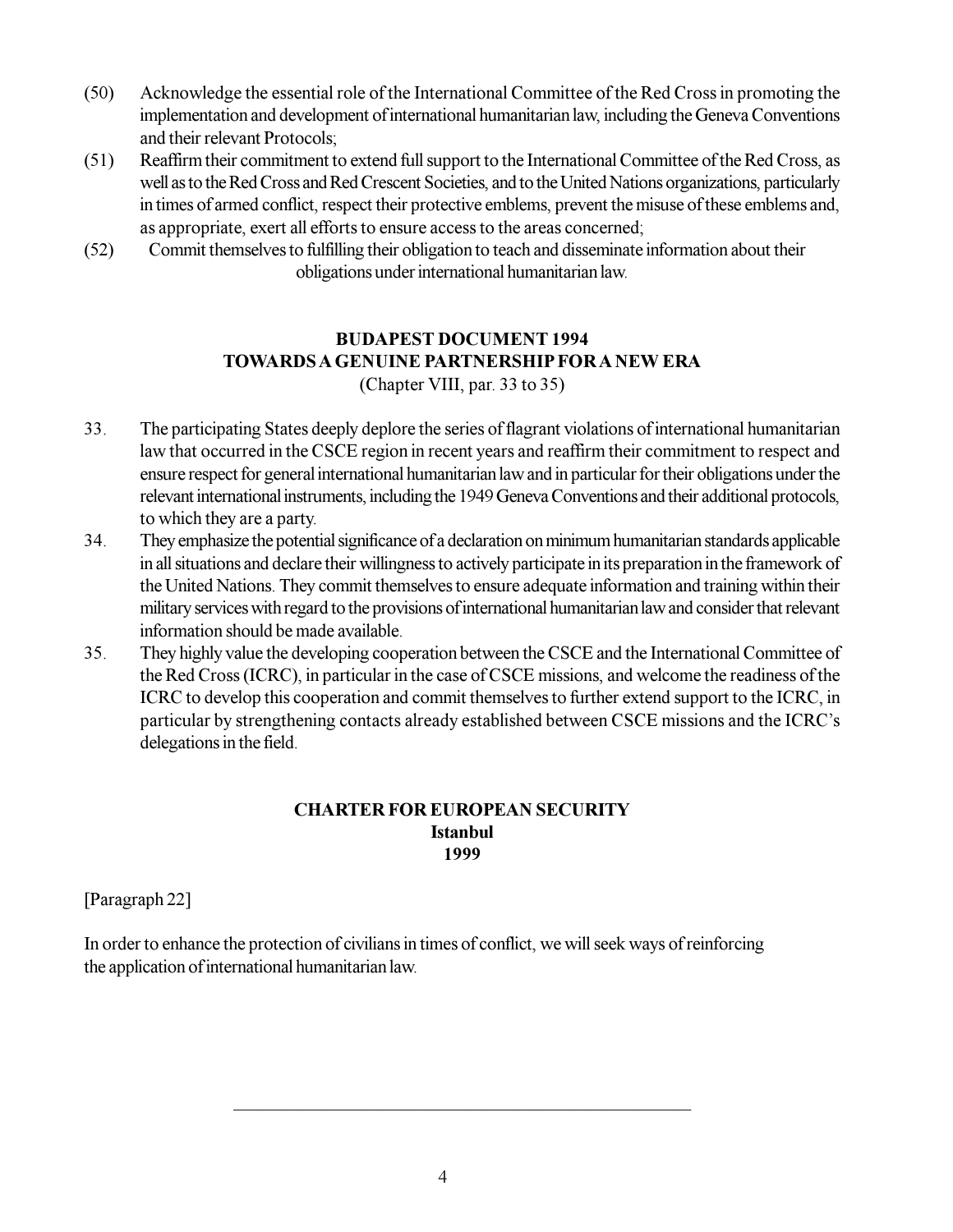#### **Excerpts Relating to Derogation Clauses and the Protection of Human Rights During a State of Public Emergency**

#### DOCUMENT OF THE COPENHAGEN MEETING OF THECONFERENCE ON THE HUMAN DIMENSION OF THE CSCE 1990

(6) [The participating States] recognize their responsibility to defend and protect, in accordance with their laws, their international human rights obligations and their international commitments, the democratic order freely established through the will of the people against the activities of persons, groups or organizations that engage in or refuse to renounce terrorism or violence aimed at the overthrow of that order or of that of another participating State.

 $[. \ . \ .]$ 

(25) The participating States confirm that any derogations from obligations relating to human rights and fundamental freedoms during a state of public emergency must remain strictly within the limits provided for by international law, in particular the relevant international instruments by which they are bound, especially with respect to rights from which there can be no derogation. They also reaffirm that

- (25.1) measures derogating from such obligations must be taken in strict conformity with the procedural requirements laid down in those instruments;
- (25.2) the imposition of a state of public emergency must be proclaimed officially, publicly, and in accordance with the provisions laid down by law;
- (25.3) measures derogating from obligations will be limited to the extent strictly required by the exigencies of the situation;
- (25.4) such measures will not discriminate solely on the grounds of race, colour, sex, language, religion, social origin or of belonging to a minority.

#### DOCUMENTOF THE MOSCOW MEETING OF THE CONFERENCE ON THE HUMAN DIMENSION OF THE CSCE 1991

- (17) The participating States
- $(17.1)$  condemn unreservedly forces which seek to take power from a representative government of a participating State against the will of the people as expressed in free and fair elections and contrary to the justly established constitutional order;
- (17.2) will support vigorously, in accordance with the Charter of the United Nations, in case of overthrow or attempted overthrow of a legitimately elected government of a participating State by undemocratic means, the legitimate organs of that State upholding human rights, democracy and the rule of law, recognizing their common commitment to countering any attempt to curb these basic values;

 $[\ldots]$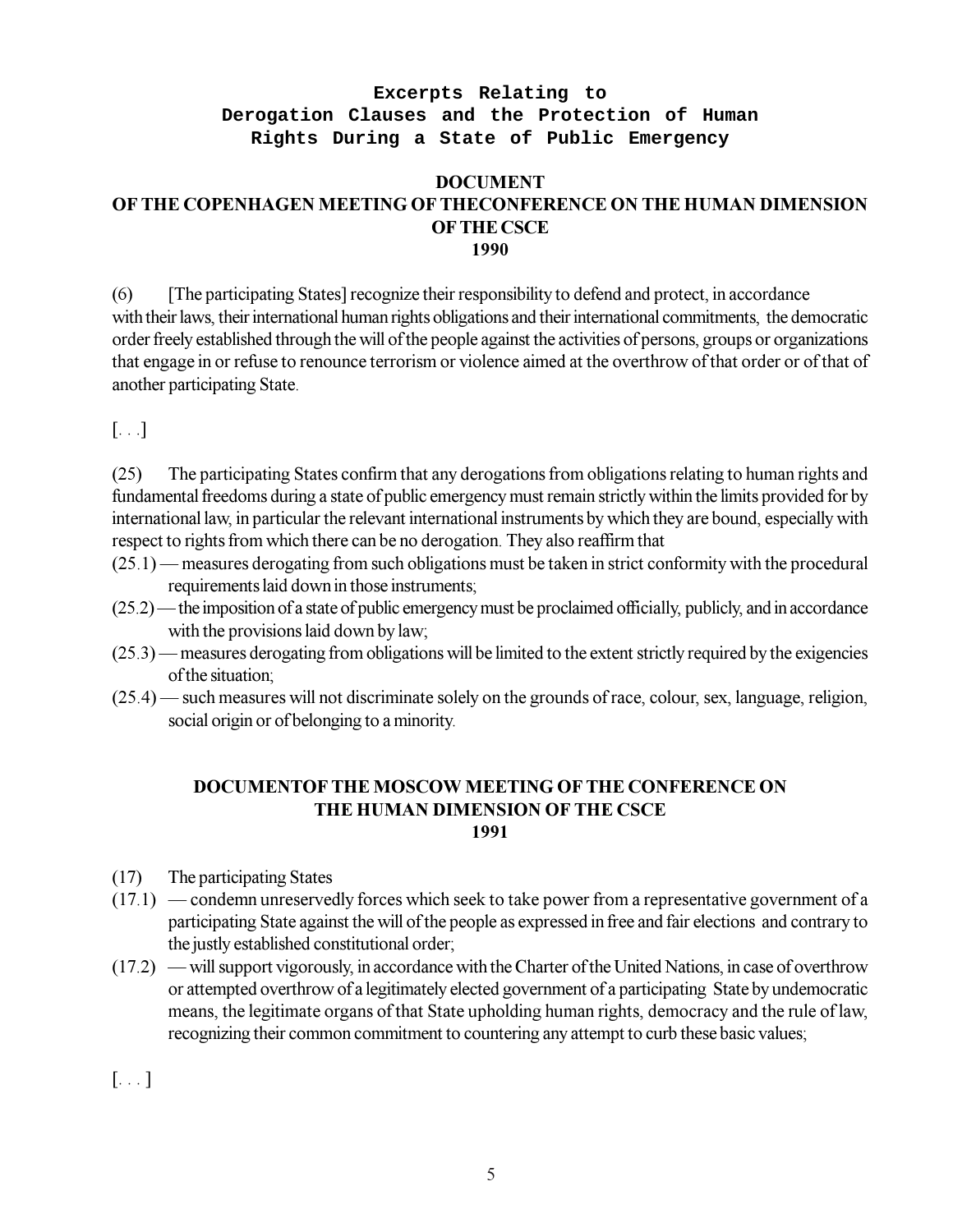(28) The participating States consider it important to protect human rights and fundamental freedoms during a state of public emergency, to take into account the relevant provisions of the document of the Copenhagen Meeting, and to observe the international conventions to which they are parties.

- (28.1) The participating States reaffirm that a state of public emergency is justified only by the most exceptional and grave circumstances, consistent with the Stateís international obligations and CSCE commitments. A state of public emergency may not be used to subvert the democratic constitutional order, nor aim at the destruction of internationally recognized human rights and fundamental freedoms. If recourse to force cannot be avoided, its use must be reasonable and limited as far as possible.
- (28.2) A state of public emergency may be proclaimed only by a constitutionally lawful body, duly empowered to do so. In cases where the decision to impose a state of public emergency may be lawfully taken by the executive authorities, that decision should be subject to approval in the shortest possible time or to control by the legislature.
- (28.3) The decision to impose a state of public emergency will be proclaimed officially, publicly, and in accordance with provisions laid down by law. The decision will, where possible, lay down territorial limits of a state of public emergency. The State concerned will make available to its citizens information, without delay, about which measures have been taken. The state of public emergency will be lifted as soon as possible and will not remain in force longer than strictly required by the exigencies of the situation.
- (28.4) A de facto imposition or continuation of a state of public emergency not in accordance with provisions laid down by law is not permissible.
- (28.5) The participating States will endeavour to ensure that the normal functioning of the legislative bodies will be guaranteed to the highest possible extent during a state of public emergency.
- (28.6) The participating States confirm that any derogation from obligations relating to human rights and fundamental freedoms during a state of public emergency must remain strictly within the limits provided for by international law, in particular the relevant international instruments by which they are bound, especially with respect to rights from which there can be no derogation.
- (28.7) The participating States will endeavour to refrain from making derogations from those obligations from which, according to international conventions to which they are parties, derogation is possible under a state of public emergency. Measures derogating from such obligations must be taken in strict conformity with the procedural requirements laid down in those instruments. Such measures will neither go further nor remain in force longer than strictly required by the exigencies of the situation; they are by nature exceptional and should be interpreted and applied with restraint.
- (28.8) The participating States will endeavour to ensure that the legal guarantees necessary to uphold the rule of law will remain in force during a state of public emergency. They will endeavour to provide in their law for control over the regulations related to the state of public emergency, as well as the implementation of such regulations.
- (28.9) The participating States will endeavour to maintain freedom of expression and freedom of information, consistent with their international obligations and commitments, with a view to enabling public discussion on the observance of human rights and fundamental freedoms as well as on the lifting of the state of public emergency. They will, in conformity with international standards regarding the freedom of expression, take no measures aimed at barring journalists from the legitimate exercise of their profession other than those strictly required by the exigencies of the situation.
- (28.10)When a state of public emergency is declared or lifted in a participating State, the State concerned will immediately inform the CSCE Institution of this decision, as well as of any derogation made from the State's international human rights obligations. The Institution will inform the other participating States without delay.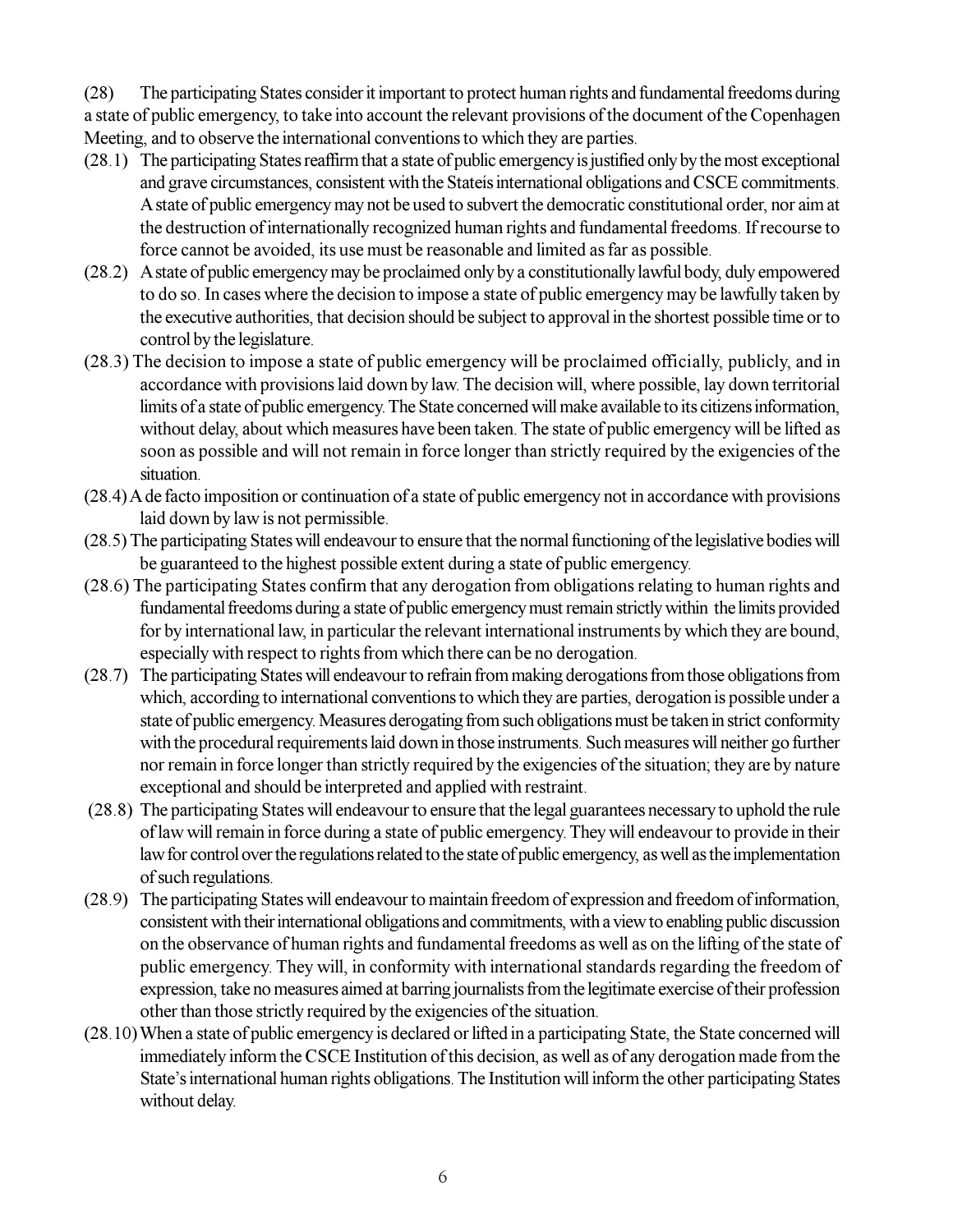Excerpts from Documents adopted by the OSCE Parliamentary Assembly

\_\_\_\_\_\_\_\_\_\_\_\_\_\_\_\_\_\_\_\_\_\_\_\_\_\_\_\_\_\_\_\_\_\_\_\_\_\_\_\_\_\_\_\_\_\_\_\_\_

# RESOLUTION ON THE PREVENTION OF TORTURE, ABUSE, EXTORTION OR OTHER UNLAWFULACTS

#### Paris 2001

1. Noting the commitment made in the 1999 Charter for European Security by the participating States to eradicate torture and cruel, inhumane and/or degrading treatment or punishment throughout the region, to provide in law and practice procedural and substantive safeguards and remedies to combat these practices, and to assist the victims of such treatment and cooperate with relevant international organizations and nongovernmental organizations;

2. Recognizing the commitment made in the 1994 Budapest Document for participating States to inquire into all alleged cases of torture and to prosecute offenders;

3. Recalling the 1990 Copenhagen Document which recognized that vigorous democracy depends on the existence of a range of institutions, including law enforcement entities, and the sharing of information, ideas and expertise regarding such institutions strengthens democratic values and practices;

4. Noting again that States should ensure that education and information regarding the prohibition of torture are fully included in the training of police, law enforcement personnel or any others who may be involved in the custody, interrogation or treatment of any individual who is arrested, detained or imprisoned and welcoming the efforts undertaken in some countries to improve and increase such training;

5. Understanding that an important component of the comprehensive concept of security is the fundamental service provided by local police authorities in the protection of a free society and the basic human rights of individuals;

6. Recalling the commitment made in the 1989 Vienna Concluding Document that participating States must ensure that all individuals in detention or incarceration will be treated with humanity and with respect for the inherent dignity of the human person;

7. Affirming that individuals, including labour migrants, require and deserve protection by law enforcement officials and need the confidence that the authorities are not themselves agents of torture, abuse, extortion, or other unlawful acts;

8. Disturbed by the prevalence of rape of prisoners by prison officials or other prisoners, which is tolerated for the purpose of intimidation and abuse;

9. Concerned about the ongoing use of torture and other cruel, inhuman or degrading treatment or punishment despite the commitment made in the 1989 Vienna Document by participating States to take effective legislative, administrative, judicial and other measures to prevent and punish such practices;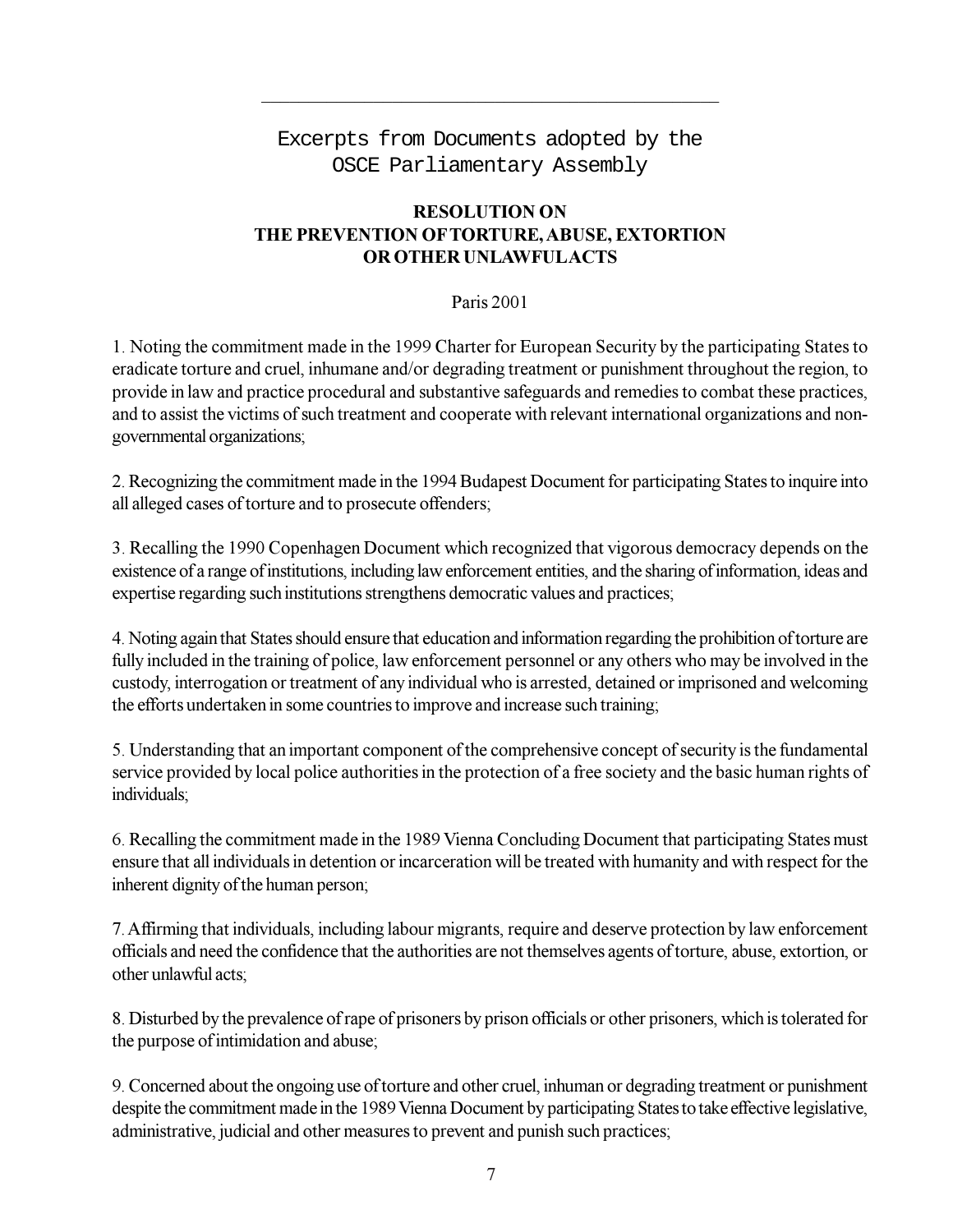10. Recalling that incommunicado detention facilitates torture and may constitute, in and of itself, a form of cruel, inhuman or degrading treatment;

11. Concerned that race or ethnicity may be used, instead of actual evidence, as a means of targeting minorities for stops, searches, investigations, arrests and convictions and believing that such practices severely erode community confidence in police and other law enforcement bodies;

12. Noting the increased role the OSCE is playing in the provision of training to police cadets in a new and democratic context;

The OSCE Parliamentary Assembly

13. Urges all participating States to ensure the enactment and enforcement of laws and regulations which allow a detained person to register a complaint regarding his or her treatment, in particular when torture or other cruel, inhuman or degrading treatment is alleged, and provides for the investigation and conviction of authorities when it is shown that such practices have been employed;

14. Calls upon the participating States to treat confessions or other evidence obtained through the use of torture, or other cruel, inhuman or degrading treatment or punishment as inadmissible in courts of law or legal proceedings;

15. Implores participating States to encourage the development of treatment centers for victims of torture or other cruel, inhuman or degrading treatment and to protect medical personnel for their role in documenting and treating torture and other forms of abuse by police and other law enforcement officials;

16. Calls upon all participating States to prohibit, in law and in practice, incommunicado detention;

17. Urges all participating States to prohibit acts of violence, including rape, by law enforcement officials, prisoners or other detained individuals;

18. Condemns the practice of racial or ethnic profiling by police and other law enforcement agencies and urges the participating States to take steps to prohibit this insidious practice and provide effective remedies to combat such profiling;

19. Encourages the OSCE to build upon its work to ensure that human rights protection becomes an element of its police cadet training;

20. Deplores the tragic loss of human life that has recently occurred in the course of hunger strikes in Turkish prisons, expresses its concern about the continued practice of holding prisoners in isolation in Turkish prisons, and urges the Turkish Government to speed up implementation of recently announced measures, including the amendment of Section 16 of the Anti-Terror Act, aimed at reducing the scope of such practice.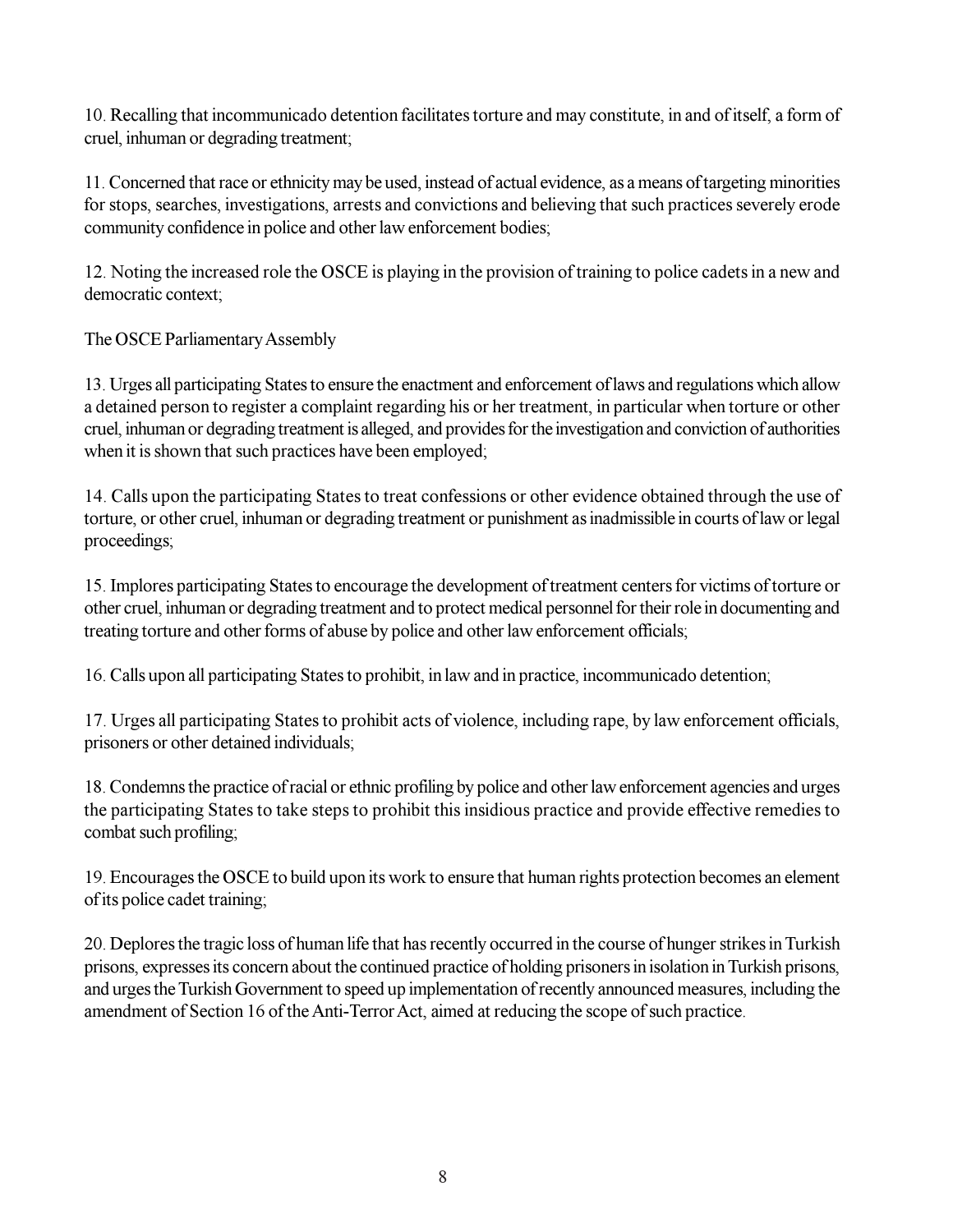## RESOLUTION ON **TORTURE**

## Edinburgh, 2004

1. Reiterating its Resolution on the Prevention of Torture, Abuse, Extortion, or Other Unlawful Acts adopted at the 2001 Annual Meeting in Paris,

2. Concerned about recent examples of prisoners being withheld for years with no access to trial or legal defence, for example at the United States military base at Guantánamo,

3. Appalled by recent examples of torture and other cruel, inhuman and degrading treatment against prisoners, for example in Iraq and Afghanistan,

4. Reiterating the importance of the Code of Conduct on politico-military aspects of security adopted at the 1994 Budapest Summit and the detailed commitments contained therein with respect to, inter alia, international humanitarian law and other provisions of international law,

5. Deploring the recent violations of international humanitarian law and non-compliance with commitments to prohibit torture and other cruel, inhuman or degrading treatment or punishment,

The OSCE Parliamentary Assembly calls upon all participating States to:

6. Fully respect existing OSCE commitments with regard to international humanitarian law and the prohibition of torture;

7. Abide by the obligation that no exceptional circumstances whatsoever, whether a state of war or a threat of war, internal political instability or any other public emergency, may be invoked as a justification of torture and that an order from a superior officer or a public authority may not be invoked as a justification of torture; [Convention Against Torture]

8. Ensure that, while the Geneva Conventions do not preclude the interrogation of prisoners of war, no physical or mental torture, nor any other form of coercion, may be inflicted on prisoners of war to secure from them information of any kind whatsoever; and [Geneva III, art. 17]

9. Prohibit, in law and in practice, in times of armed conflict of an international character as well as armed conflict that is not of an international character, at any time and in any place whatsoever, prisoners of war or other persons in detention or internment from being subjected to violence to life and person, in particular murder of all kinds, mutilation, cruel treatment and torture and outrages upon personal dignity, in particular humiliating and degrading treatment; [Common Article 3 of the Geneva Conventions]

10. Ensure that even civilians who are not prisoners of war are at all times humanely treated, and protected against all acts of violence or threats of violence, insults and public curiosity, as well as any other measures of brutality whether applied by civilian or military agents; [Geneva IV, art. 32]

11. Ensure that all persons in custody not enjoying the protection of the Third Geneva Convention on Prisoners of War are given the right to legal defence and trial;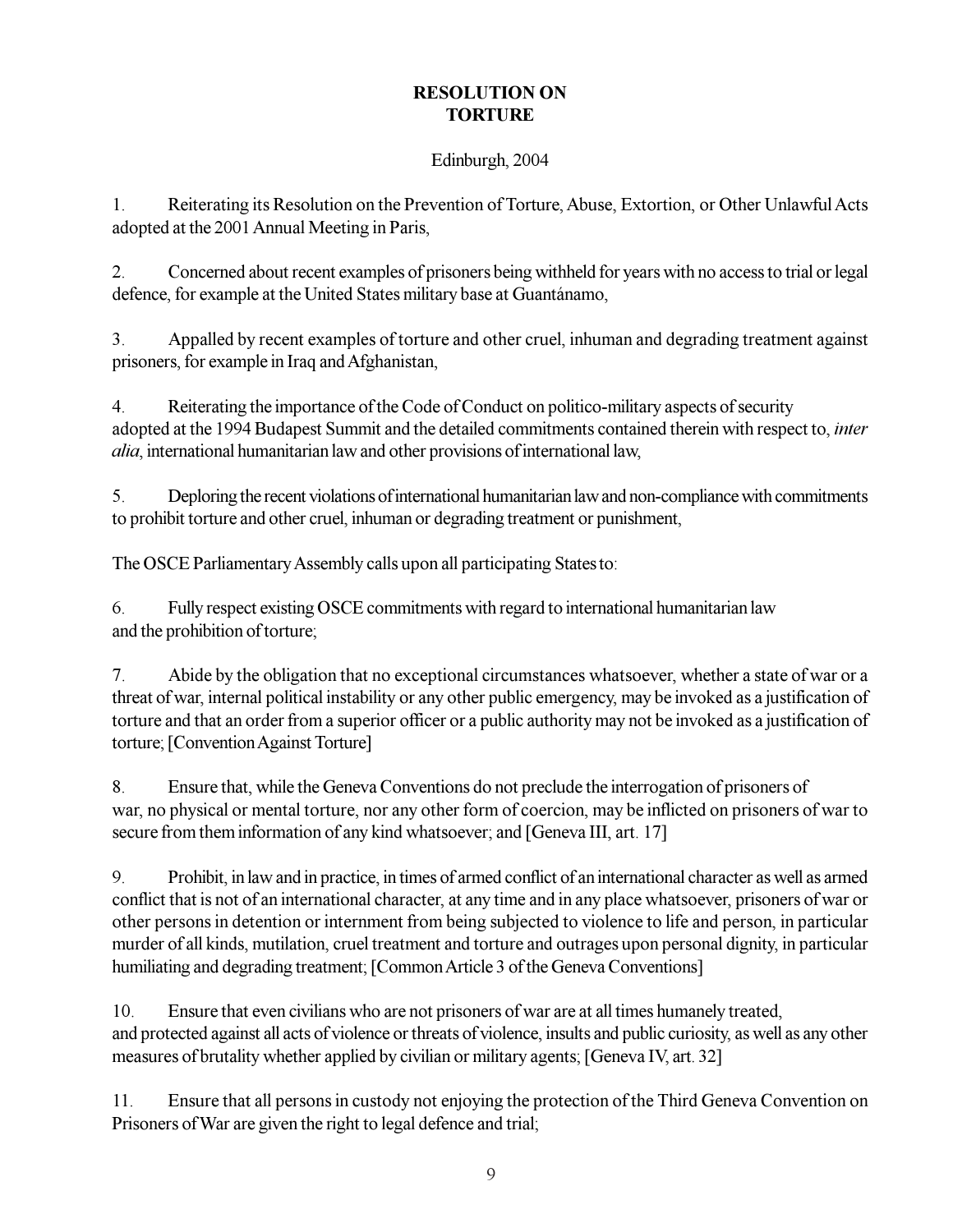12. Guarantee that the International Committee of the Red Cross has unimpeded access to areas of internment, detention and work of those persons protected by the Geneva Conventions and that the duration and frequency of such visits should not be restricted; [Geneva III, art. 126; Geneva IV, art. 143]

13. Sign and ratify the statutes of the International Criminal Court and the Optional Protocol to the Convention against Torture and Other Cruel, Inhuman or Degrading Treatment or Punishment;

14. Provide meaningful response to and implementation of the recommendations of the International Committee of the Red Cross;

15. Ensure that education and information regarding the prohibition against torture, or other forms of cruel, inhuman or degrading treatment or punishment, are fully included in the training of law enforcement personnel, civilian or military, medical personnel, public officials and other persons who may be involved in the custody, interrogation or treatment of any detained individual; [Copenhagen Human Dimension Conference June 1990]

16. Guarantee that individuals who report allegations of torture, or other forms of cruel, inhuman or degrading treatment or punishment, are not subject to retribution, reprisal or other punishment;

17. Encourage all competent authorities to review all interrogation rules, instructions, methods and practices as well as arrangements for the custody and treatment of persons subjected to any form of detention, in order to ensure full compliance with relevant OSCE commitments prohibiting torture and other forms of cruel, inhuman or degrading treatment of punishment; [see above, Copenhagen 1990]

18. Take every possible measure, if they have not already done so, to halt all acts of torture or other forms of cruel, inhuman or degrading treatment or punishment wherever they may take place;

19. Investigate, prosecute and punish all acts of torture or other forms of cruel, inhuman or degrading treatment or punishment including responsible individuals at the highest military and political level;

20. Support the critical work of medical personnel and torture treatment centres in the identification, treatment, and rehabilitation of victims of torture and other forms of cruel, inhumane, or degrading treatment or punishment.

Other OSCE Materials

Available at <www.osce.org/odihr>.

# Thematic Background Reports

- Pre-Trial Detention in the OSCE Area (September 1999)
- Combating Torture and Other Cruel, Inhuman or Degrading Treatment or Punishment: The Role of the OSCE (October 1998)